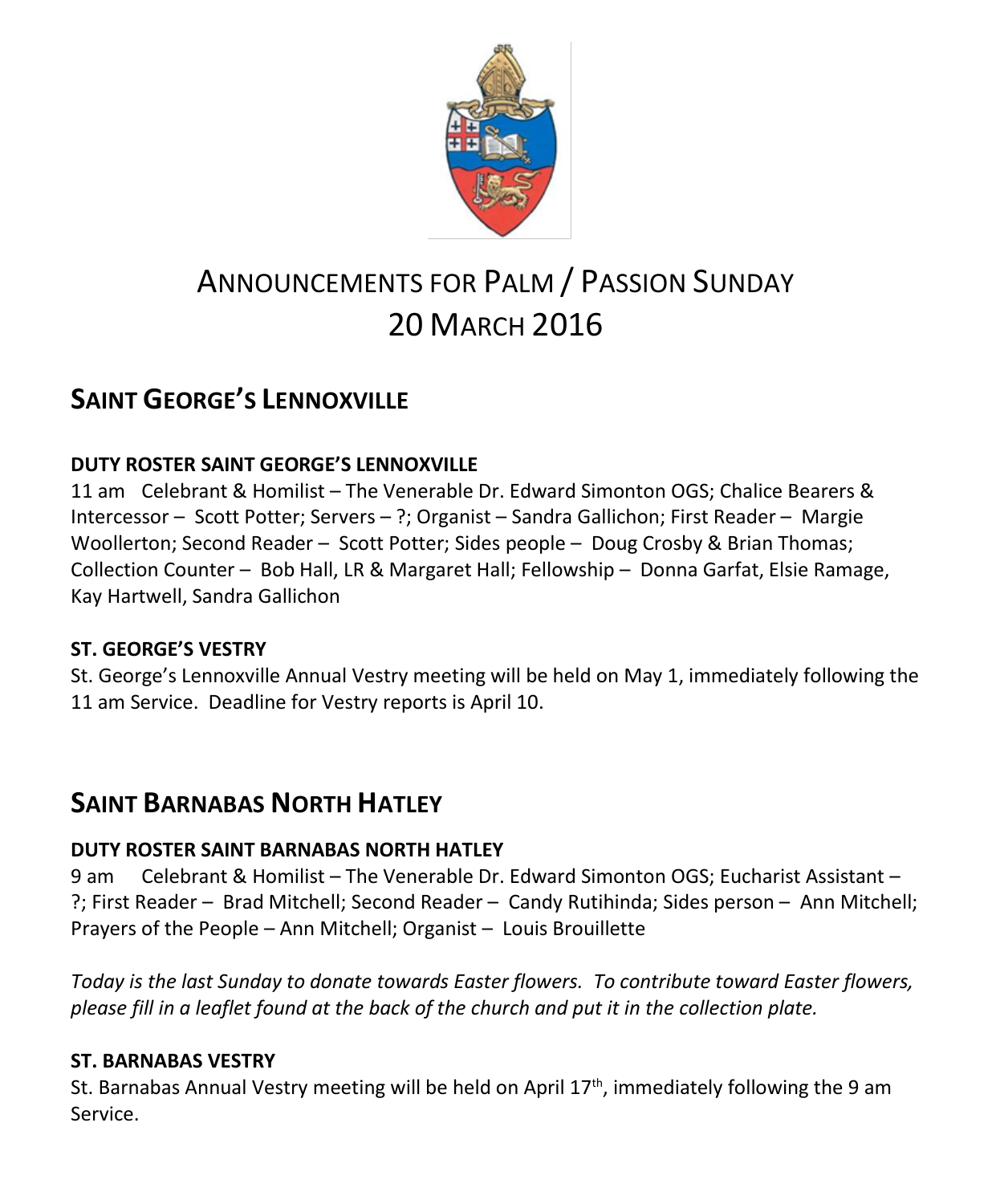## ON THIS WEEK

#### **EASTER LILIES – LENNOXVILLE**

Anyone wishing to decorate the church with Easter lilies may bring them in after the Good Friday service at 11 am on March 25 or on Saturday, March 26. Contact Margie Woollerton 819- 346-6784. If they are in memory of loved ones, please leave a note with the names.

#### **The Nicene Creed: What Does the Church REALLY Believe?** – **St George's, Lennoxville** *Wednesday, February 24 – March 30, 6:00 pm*

A six weeks course on the Nicene Creed led by the Archdeacon will be held on the Wednesday Evenings in Lent. This course is particularly suitable for those of mature years considering preparation for the Sacrament of Confirmation. It is also suitable for those interested in the theology and philosophy of foundational Christian thought. Participants need not be Christians, but the course is for all those who are interested in what the Church REALLY believes as opposed to what most people THINK it believes. Conversation will take part over a Lenten soup supper. **A sung service of compline to follow.**

### **Six Week Lenten Reflection Group – St George's, Lennoxville**  *Tuesday, February 16 – March 22, 9:00 – 10:00 am*

All are welcome for an hour of quiet reflection on the lectionary readings for Lent. We will use the method of lectio divina to listen for God's Word speaking in our lives.

#### **DR. WHO SOCIETY – LENNOXVILLE**

Meets Thursdays from 7 – 10 pm in the Main Hall at St. George's Lennoxville.

### SERVICES THIS WEEK

| <b>TODAY</b>       | 9 AM                       | <b>HOLY EUCHARIST</b>                                | <b>NORTH HATLEY</b>                           |
|--------------------|----------------------------|------------------------------------------------------|-----------------------------------------------|
|                    | $9:15$ AM                  | <b>HOLY EUCHARIST</b>                                | <b>MAGOG</b>                                  |
|                    | <b>11 AM</b>               | <b>HOLY EUCHARIST</b>                                | LENNOXVILLE                                   |
| <b>MAUNDY</b>      |                            |                                                      |                                               |
| <b>THURSDAY</b>    | 7 PM                       | <b>HOLY EUCHARIST</b>                                | LENNOXVILLE                                   |
| <b>GOOD FRIDAY</b> | $9:30 \text{ AM}$<br>11 AM | <b>ECUMENICAL WALK</b><br><b>GOOD FRIDAY SERVICE</b> | MAGOG- START ST. PAUL'S UNITED<br>LENNOXVILLE |
| <b>SATURDAY</b>    | 10 PM                      | <b>EASTER VIGIL HOLY EUCHARIST</b>                   | LENNOXVILLE                                   |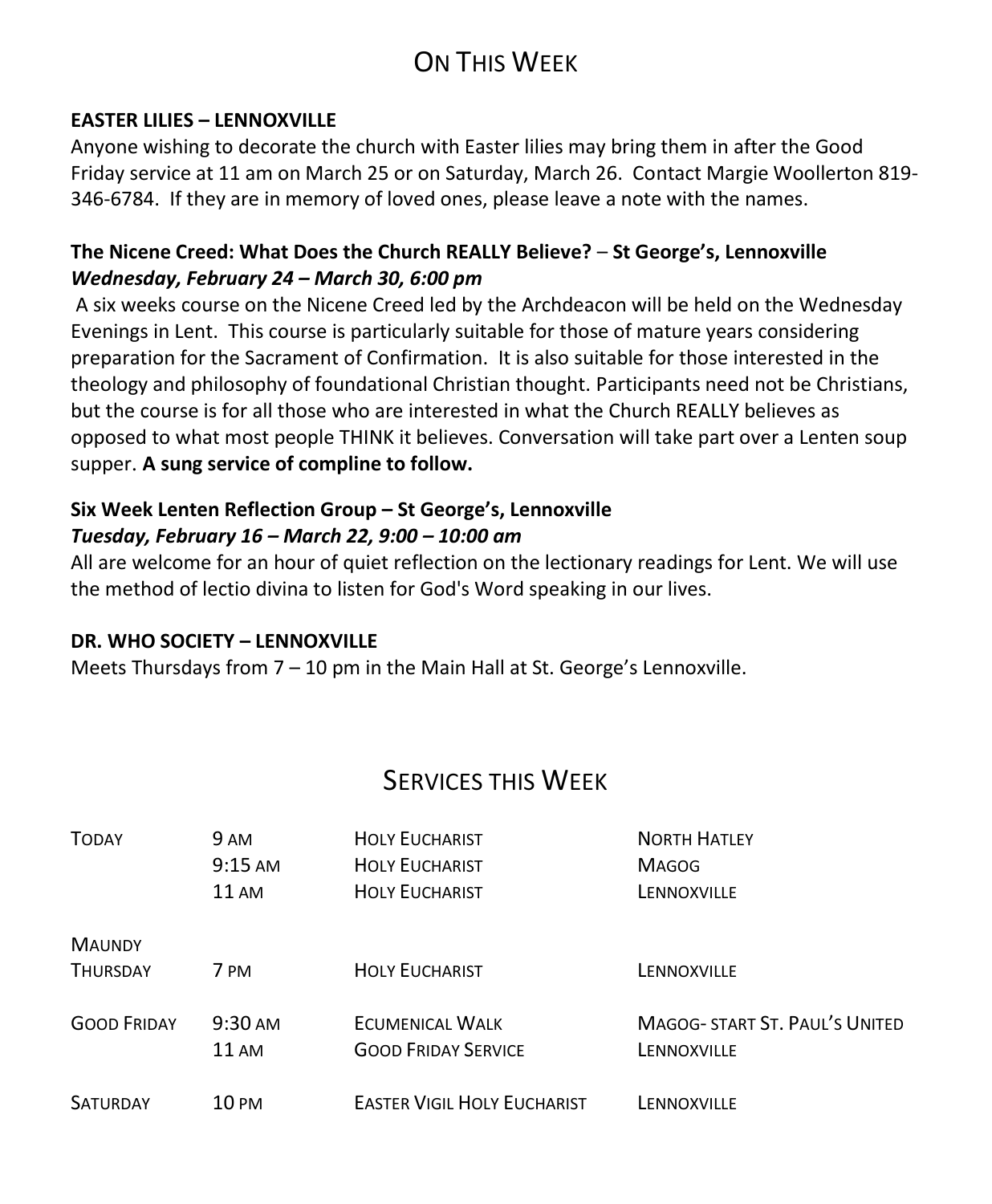| <b>NEXT SUNDAY</b> | <b>9 AM</b>       | <b>HOLY EUCHARIST</b> | <b>NORTH HATLEY</b> |
|--------------------|-------------------|-----------------------|---------------------|
| <b>EASTER</b>      | $9:00 \text{ AM}$ | <b>HOLY EUCHARIST</b> | AYER'S CLIFF        |
|                    | $9:15 \text{ AM}$ | <b>HOLY EUCHARIST</b> | <b>MAGOG</b>        |
|                    | $11 \text{ AM}$   | <b>HOLY EUCHARIST</b> | LENNOXVILLE         |
|                    | 11AM              | <b>HOLY EUCHARIST</b> | <b>COATICOOK</b>    |
|                    | 2 PM              | <b>HOLY EUCHARIST</b> | <b>HATLEY</b>       |

### DEANERY MEETINGS AT ST GEORGE'S LENNOXVILLE

#### **DEANERY WORSHIP MINISTRY TEAM**

Meets Tuesday, March 22 at 10:00 – 11:00 am in the Upper Room

#### **LECTIO DIVINA**

Tuesday 9 – 9:55 am in the Upper Room, St. George's Lennoxville.

**Starting April 4, the time will change to Monday from 7:00 – 8:00 pm in the Upper Room.** All are welcome to join this gentle reflection on the gospel reading for the upcoming Sunday. Using a technique that is at once both ancient and post-modern we listen for the leading of the Holy Spirit as we reflect on the meaning of the Word in our lives. Expect a lot of silence and expect to have your heart opened to God. If you have any questions about Lectio Divina, please contact [lynndillabough@gmail.com](https://webmail.ubishops.ca/owa/redir.aspx?SURL=m9aXLlASBwoWC_8vgLaaljB6q1Irl87Fn9_UzoSznfVlv4HNbE7TCG0AYQBpAGwAdABvADoAbAB5AG4AbgBkAGkAbABsAGEAYgBvAHUAZwBoAEAAZwBtAGEAaQBsAC4AYwBvAG0A&URL=mailto%3alynndillabough%40gmail.com)

### UPCOMING EVENTS

### **VESTRY REPORTS – LENNOXVILLE**

**Deadline for Vestry reports is April 10**. Vestry reports for St. George's Lennoxville should be submitted to Sandra Gallichon via email sandra.gallichon@ubishops.ca. The Vestry meeting will be held on May 1 after the 11 am service.

### **COUNTRY GOSPEL HOUR - DANVILLE**

Sunday, April 3 at 2:00 p.m. at St Augustine's Church, Danville.

Join with others from across the deanery as we hear scripture, pray, and listen to personal spiritual testimonies by guest speakers who reflect on the passage from scripture that has been most meaningful to them. Music is led by the Country Gospel band, "Dave and the Wranglers". Refreshments following the service are always a treat. If you would like tickets to this event (free but necessary so that we know how much food to provide) please contact [lynndillabough@gmail.com](https://webmail.ubishops.ca/owa/redir.aspx?SURL=m9aXLlASBwoWC_8vgLaaljB6q1Irl87Fn9_UzoSznfVlv4HNbE7TCG0AYQBpAGwAdABvADoAbAB5AG4AbgBkAGkAbABsAGEAYgBvAHUAZwBoAEAAZwBtAGEAaQBsAC4AYwBvAG0A&URL=mailto%3alynndillabough%40gmail.com)

### **COMMUNITY COFFEE HOUR – FITCH BAY**

Saturday, April 2 from 9:00 – 11:00 am

St Matthias Church, Fitch Bay – Community Coffee hour. Coffee, tea and muffins. No charge. Everyone welcome.